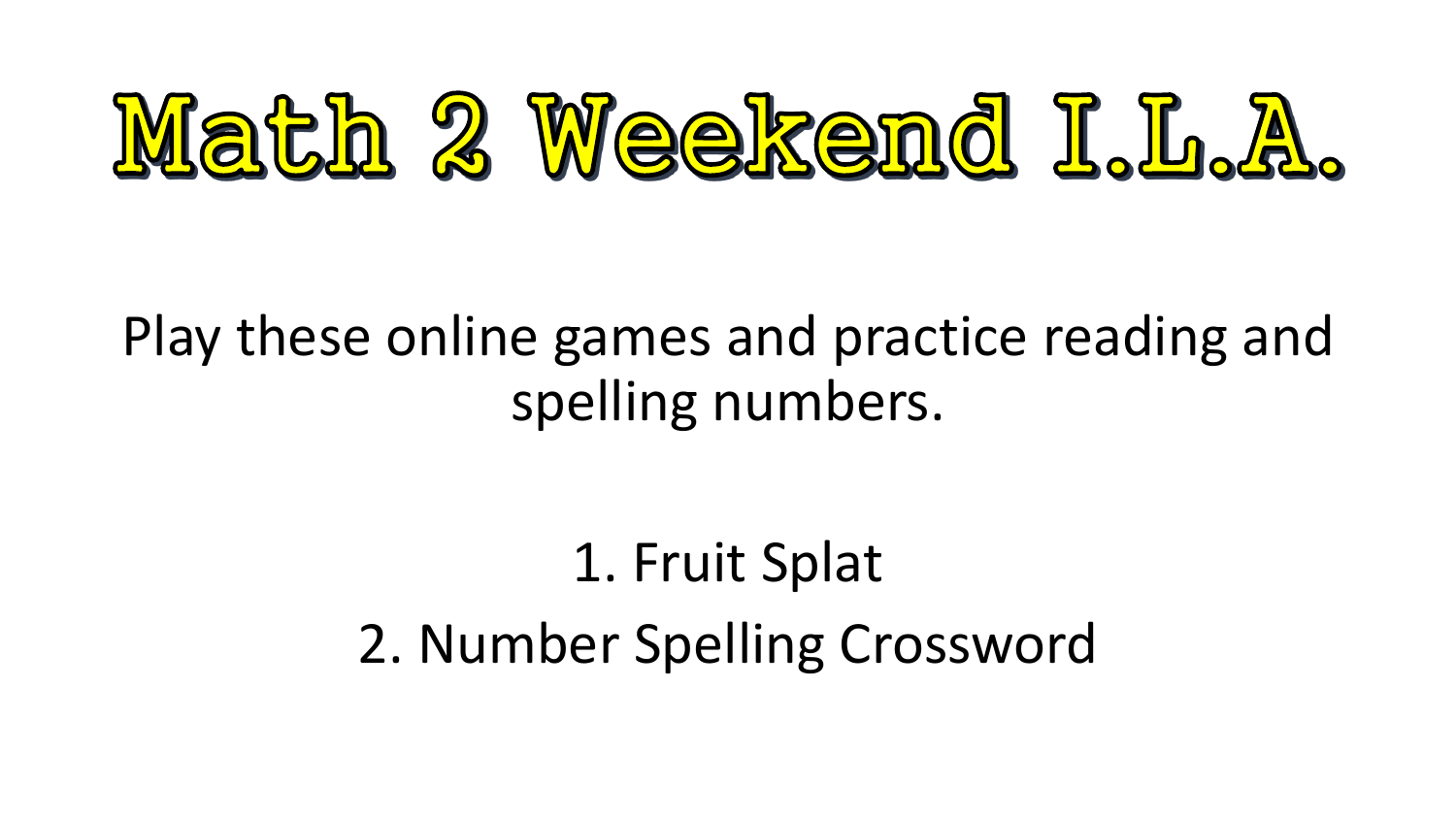### Fruit Splat

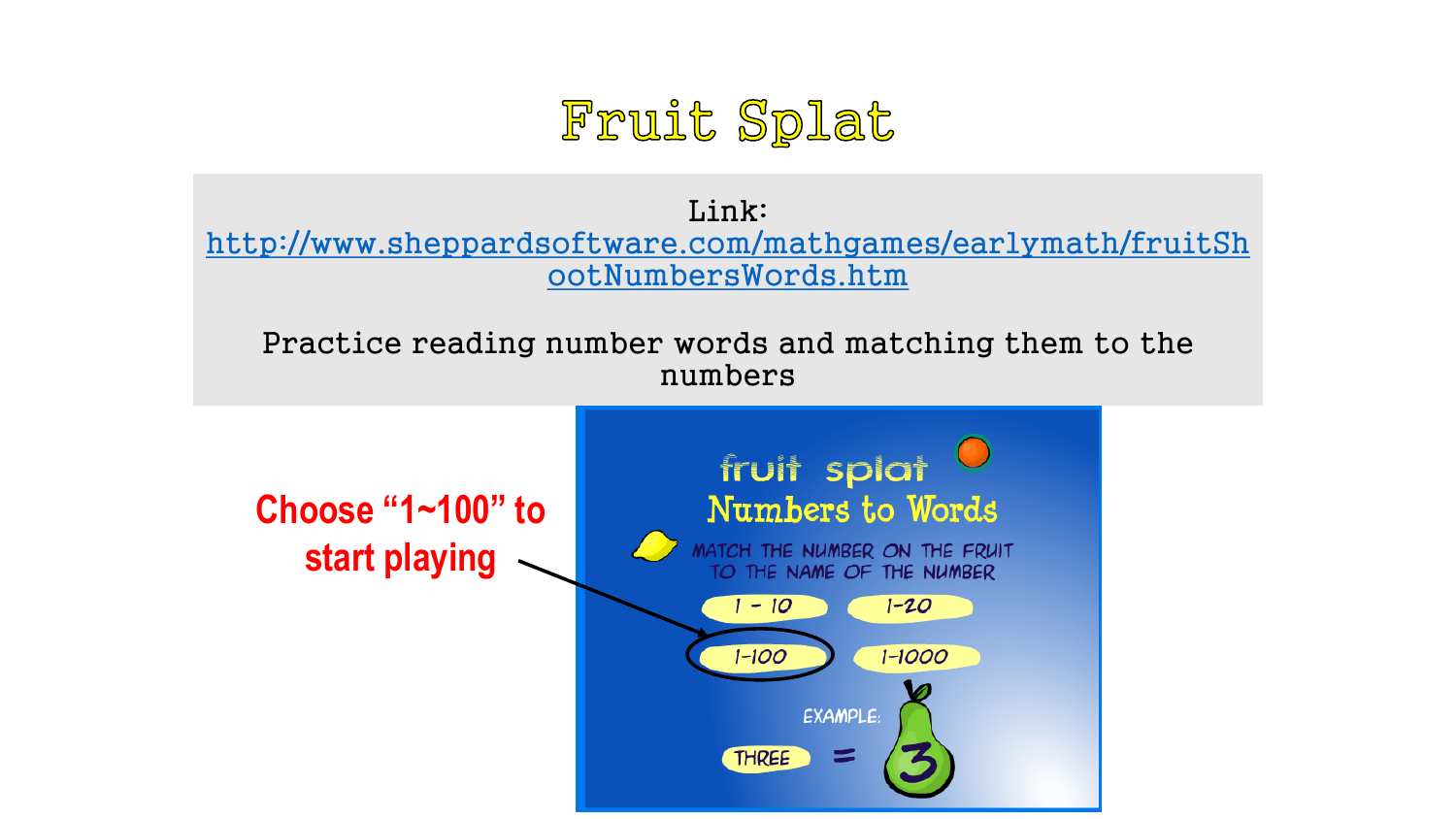### Number Spelling Crossword

Link:

https://www.digipuzzle.net/digipuzzle/kids/puzzles/crossword\_pi [ctures\\_numbers.htm?language=english&linkback=../../../educatio](https://www.digipuzzle.net/digipuzzle/kids/puzzles/crossword_pictures_numbers.htm?language=english&linkback=../../../education/math-count/index.htm) n/math-count/index.htm

Practice spelling number words.

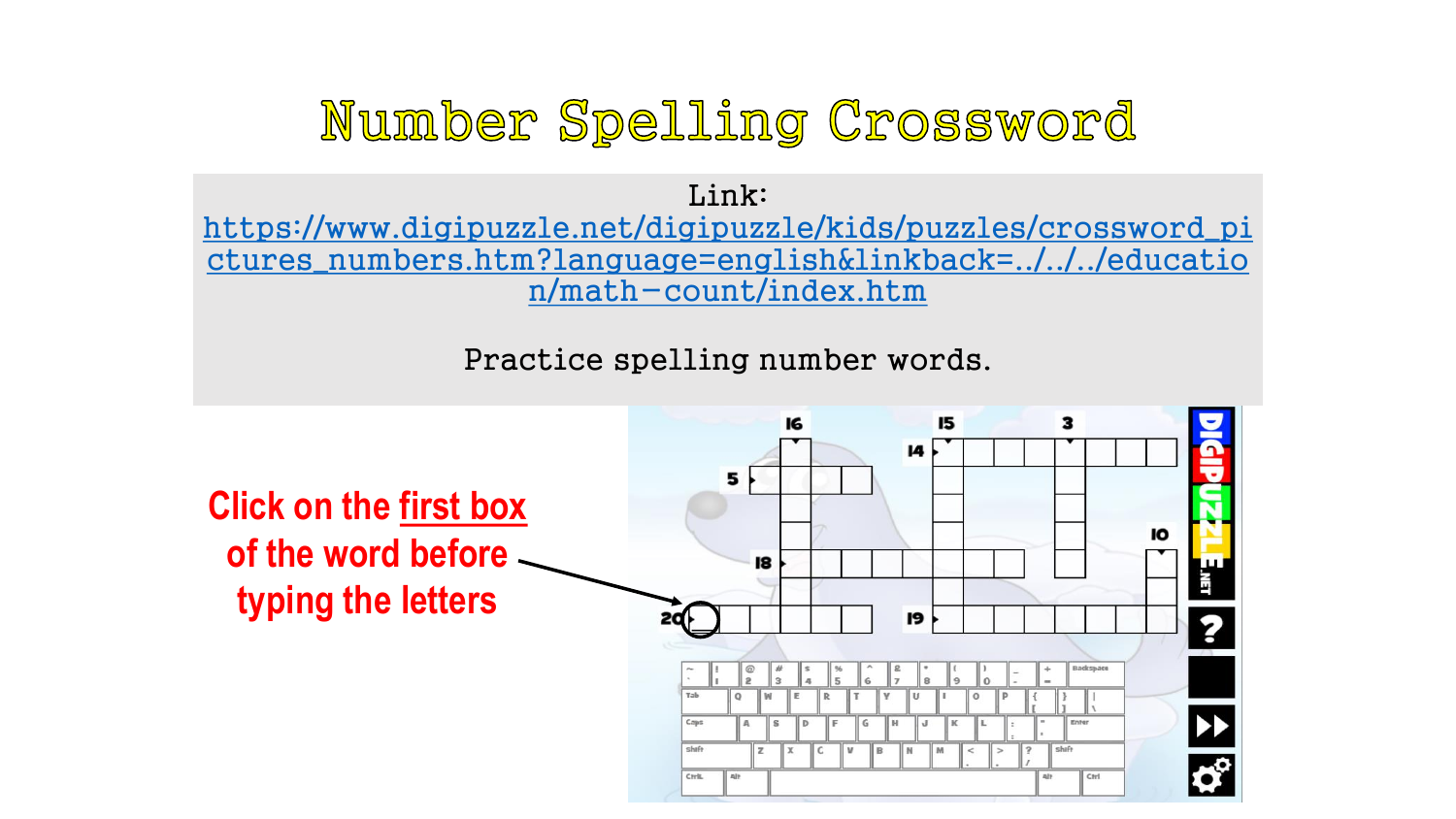If you can't access an online game, it's OK. Please just play whichever game you can access.

Have fun practicing Math!  $\odot$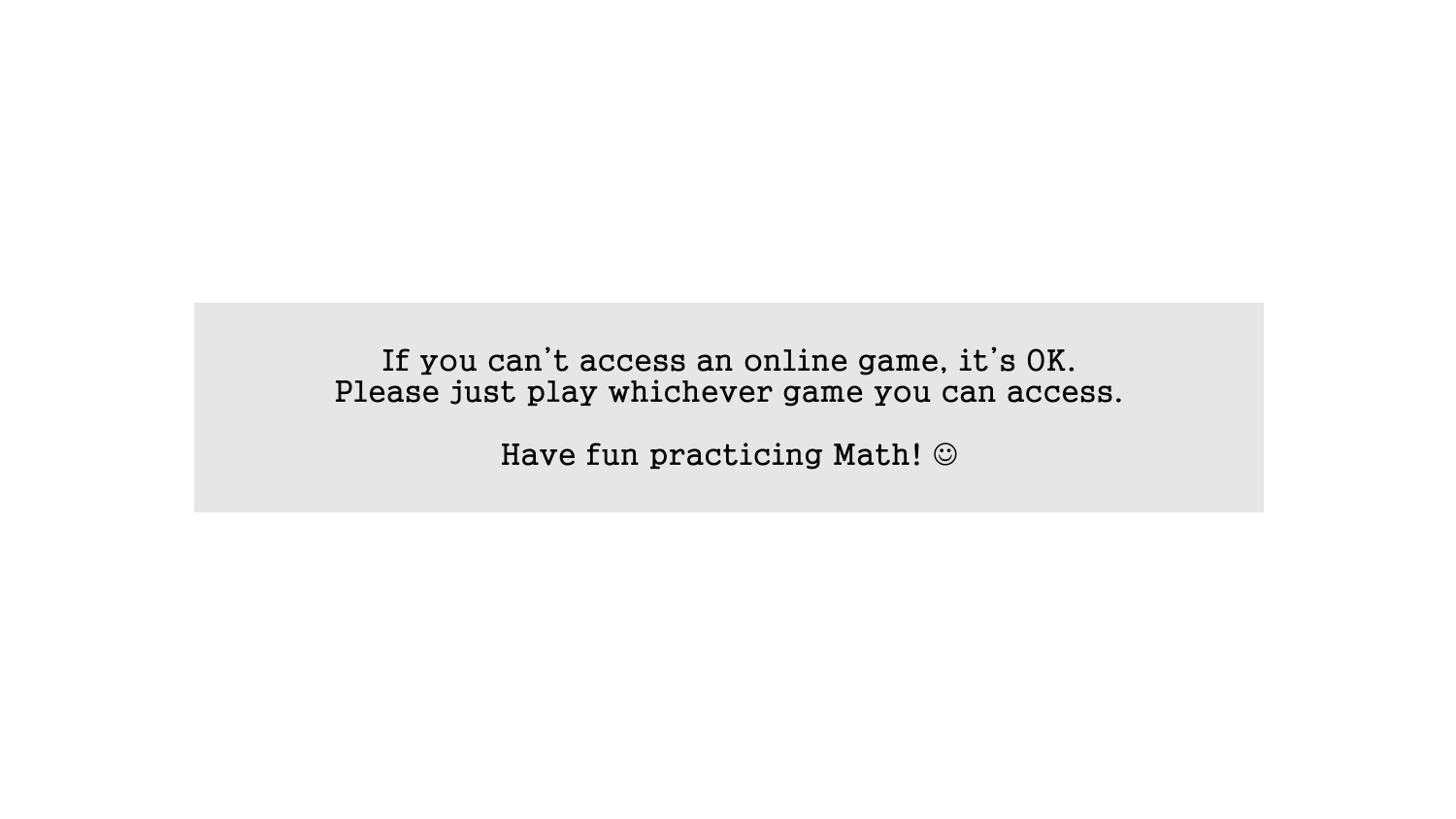

## *Answer Keys p.32~36 p.38~41*

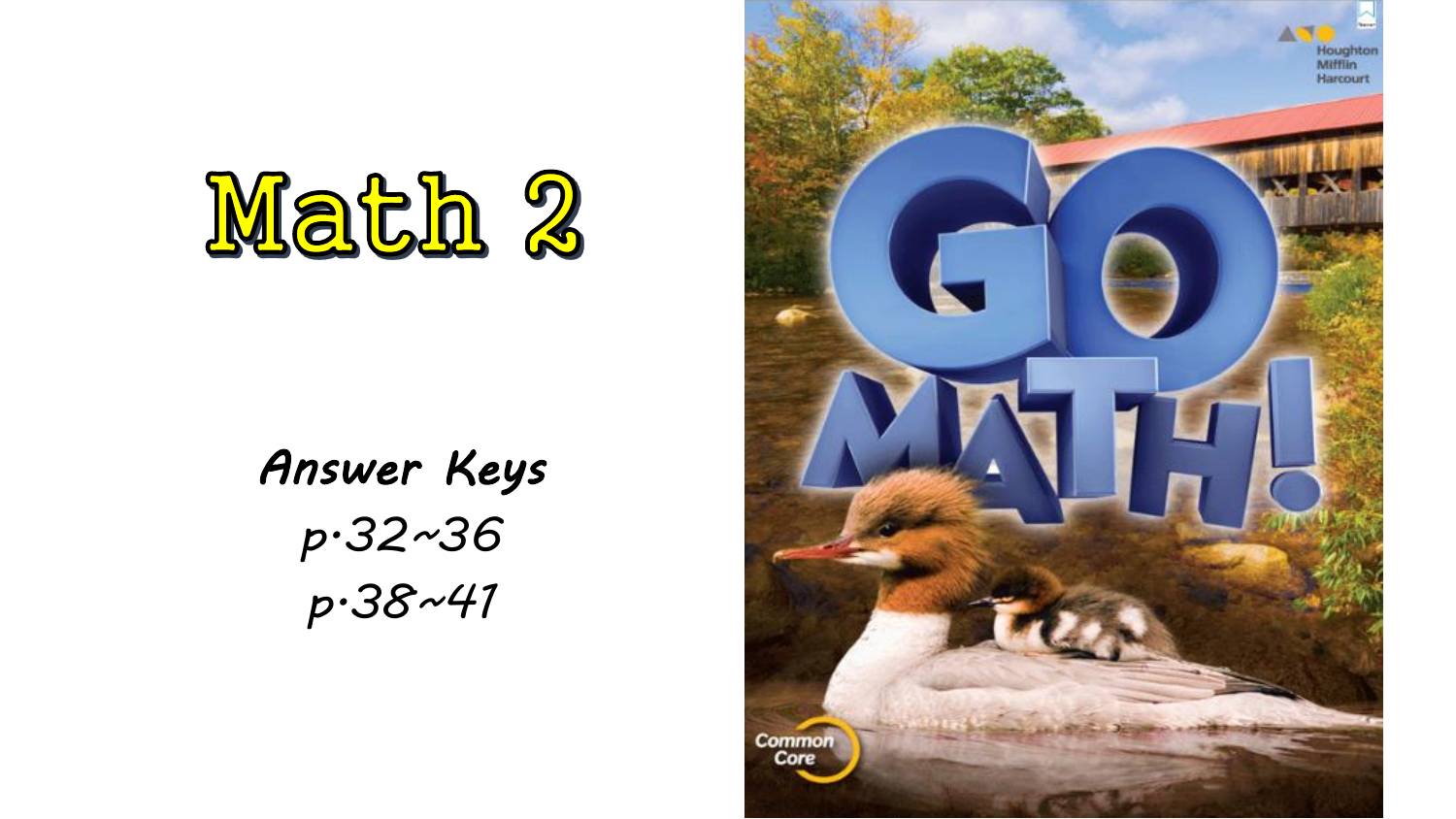

Chapter | . Lesson 4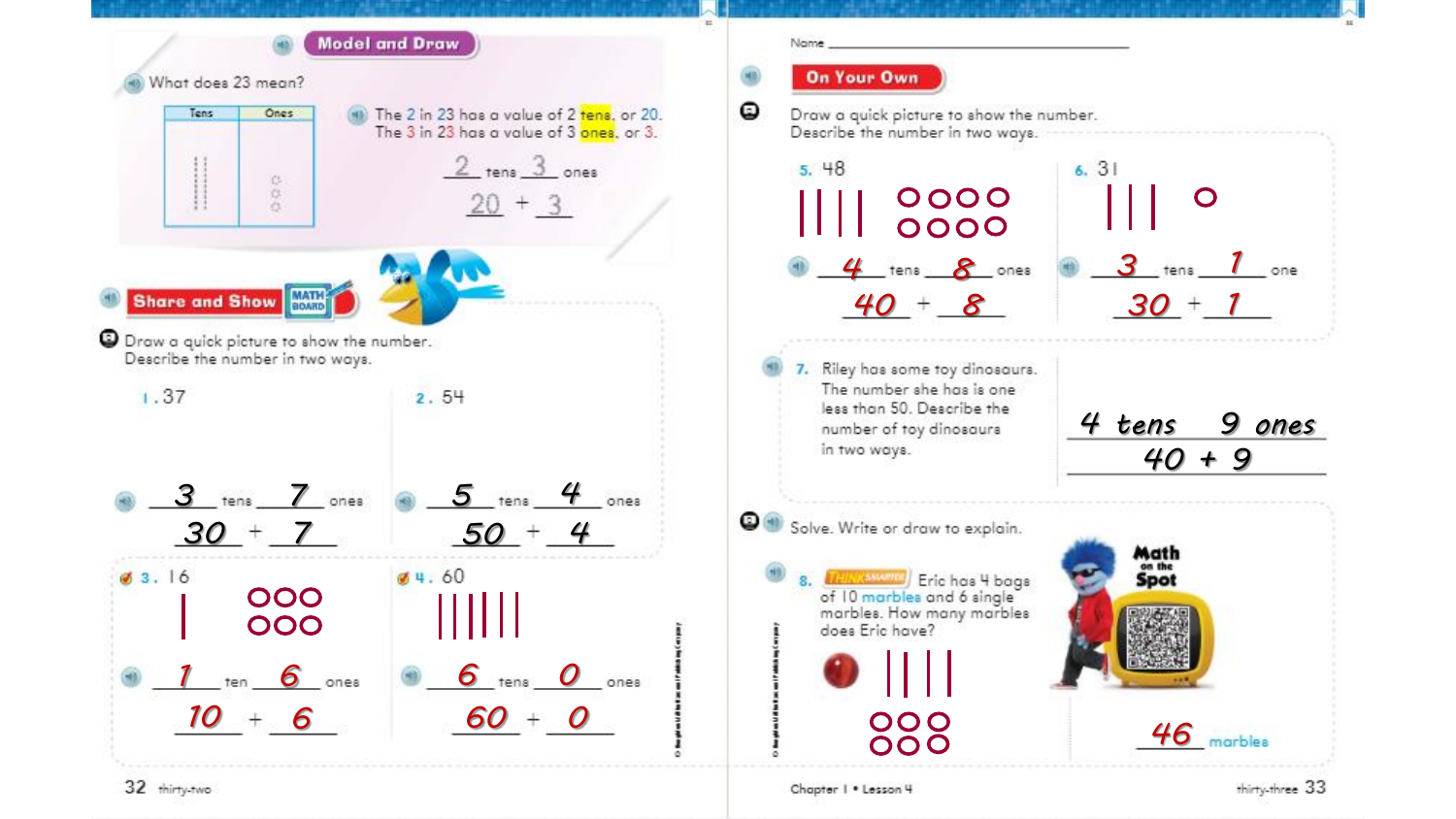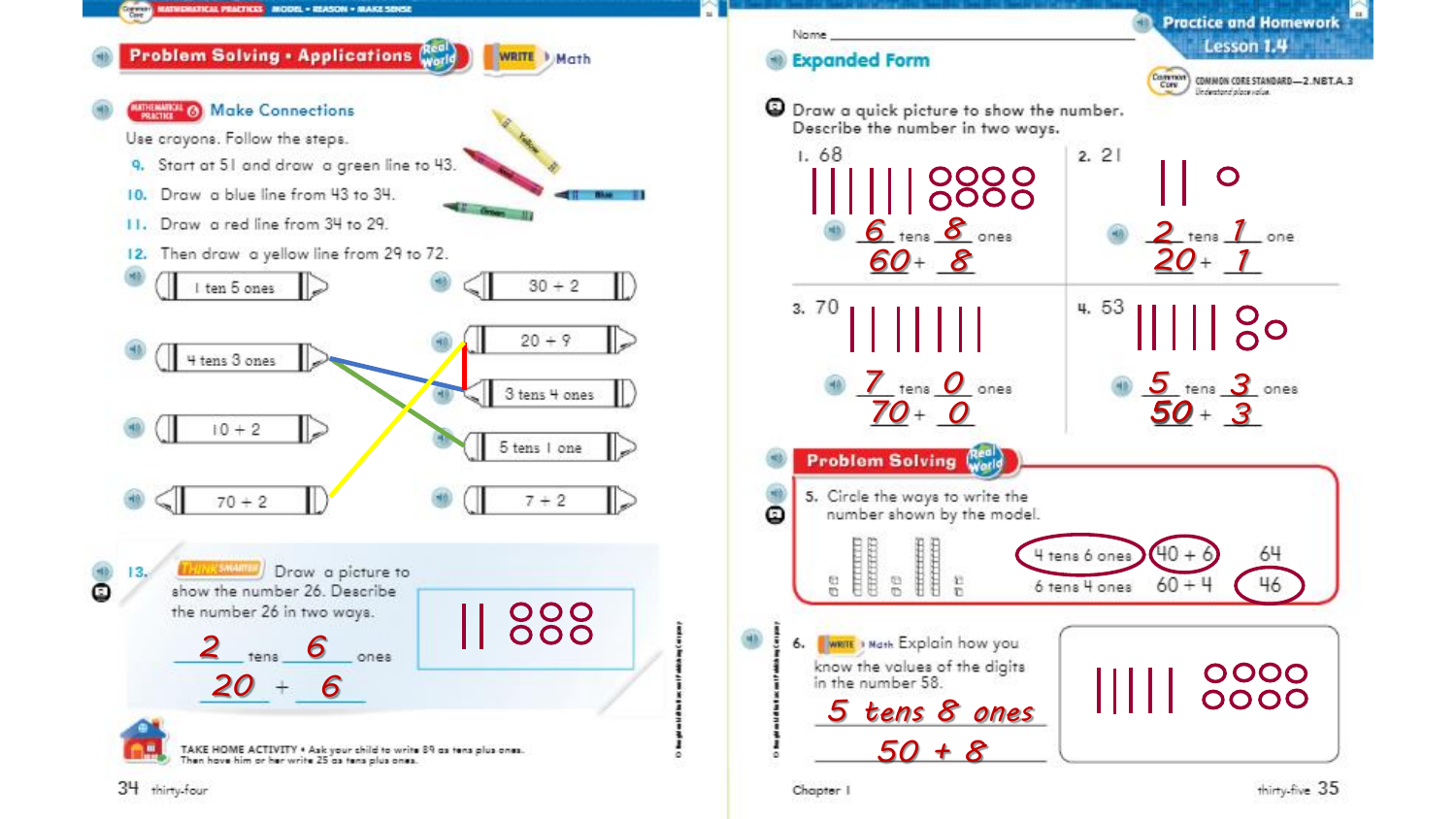#### **Lesson Check GABTAJY** 2. Describe the number 45 in I. Describe the number 92 in tens and ones. tens and ones. 9 tens 2 ones  $\frac{4}{1}$  tens  $\frac{5}{2}$  ones **Spiral Review (ANSTA.1)** 3. What is the value of the 4. What is the value of the underlined digit? Write the underlined digit? Write the number. number. 49  $3<sup>4</sup>$  $\begin{array}{c} \overline{\text{min}} \\ \overline{\text{min}} \\ \overline{\text{min}} \\ \overline{\text{max}} \end{array}$ 8888 黽 40 4 5. Describe the number 76 in 6. Describe the number 52 in another way. another way. 2 5 tens 2 ones  $\frac{7}{1}$  tens  $\frac{6}{1}$  ones FOR MORE PRACTICE GO TO THE Personal Math Trainer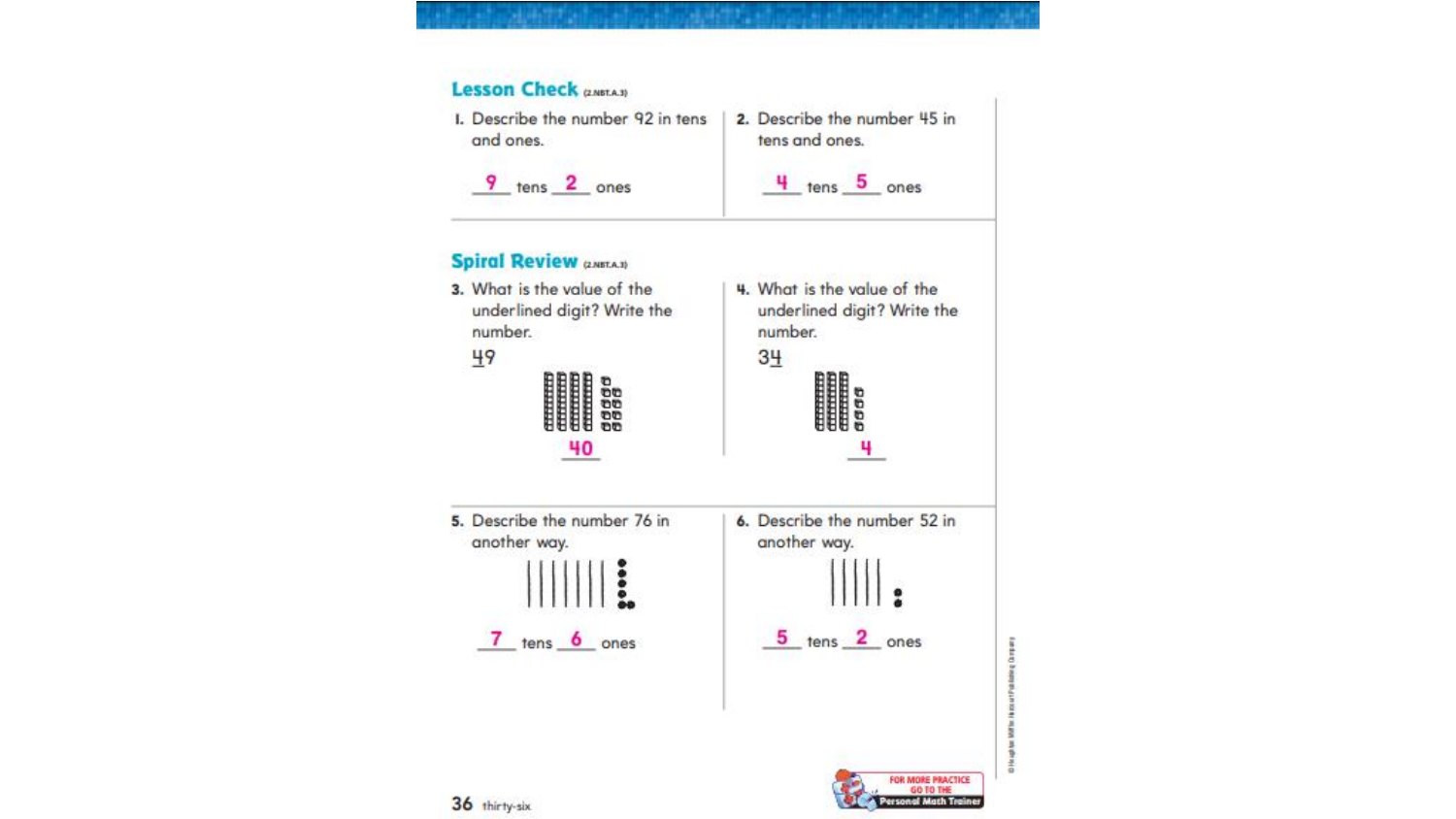



38 thirty-eight